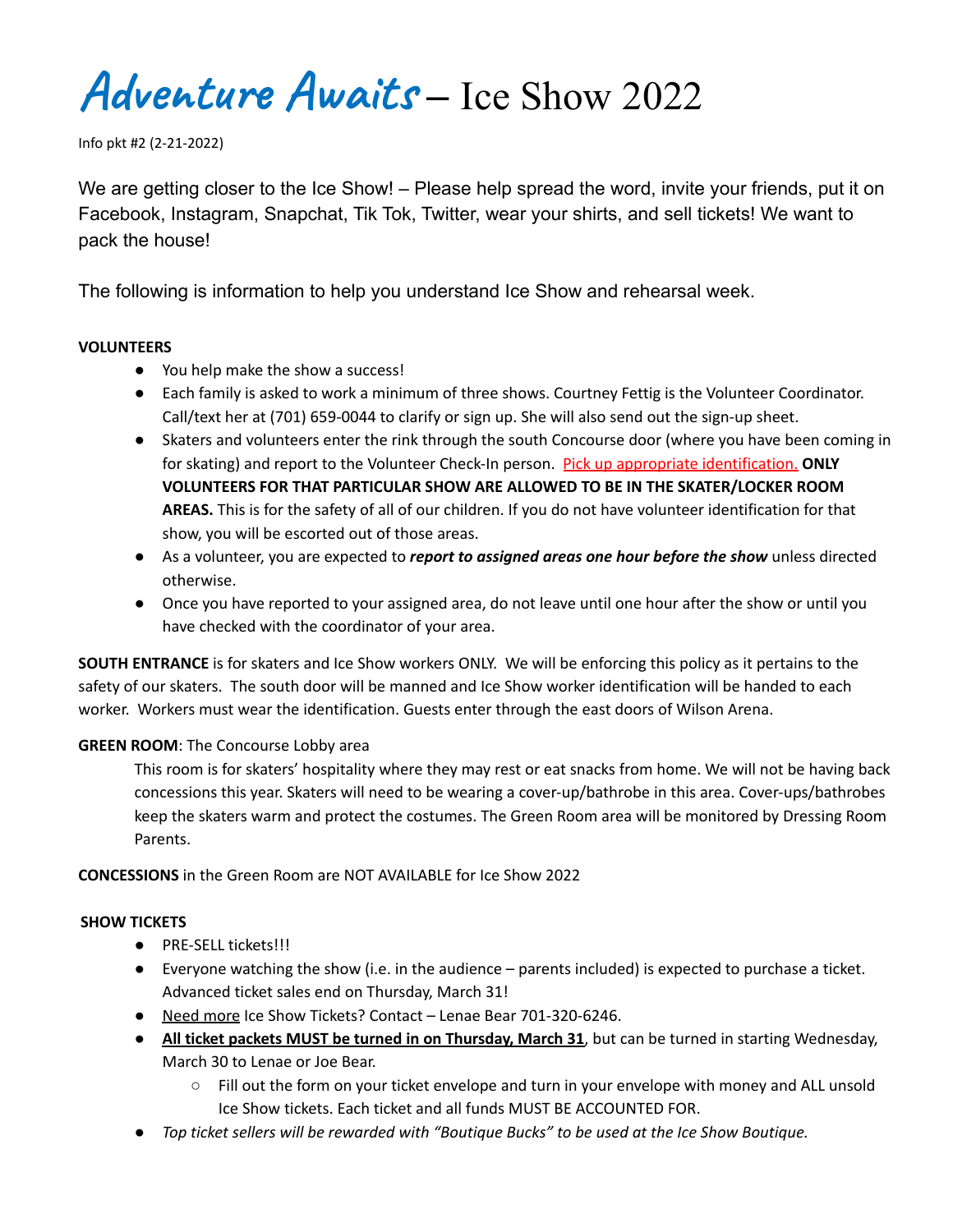#### **BARS / SNACK** items for the Concession Stand

Each skater is asked to bring 1 dozen individually wrapped *snack items* (2 dozen max per family) to the Eagles arena on Thursday, March 31<sup>st</sup> (dress rehearsal). Snack items can be bars, cookies, chex mix, puppy chow, fruit snacks, caramel corn, etc.

#### **BOUTIQUE**

Balloons, flowers, candy bouquets, gift items, & more – be sure to check it out. This is a great way to celebrate your skater and support the club. They will have order forms available on Thursday at dress rehearsal to request your Boutique show orders early. Please try to take advantage of early ordering opportunities, because it will help make the boutique run smoothly and keep congestion down. *Skaters are not allowed to place orders/purchase while in costume – encourage them to shop early.*

## *SHOW WEEK*

#### **ALL HANDS ON DECK for Set-Up!**

\*\*\*The following is how we have been doing set- up, but we may make adjustments this year, so look for more information/potential changes to come.

#### **Sunday, March 27**

1:00-4:00 pm Parents needed to assist with setting up for the Ice Show. 4:00-6:45 pm Parent meetings during each group's rehearsal

#### **Monday, March 28** (First Half of Show Rehearsal-Full show 2021)

Skaters need to be seated on the southwest bleacher section with skates on by 6:00 pm. This includes the Hockey Skaters.

All Dressing room Volunteers will meet at 6:20 pm. The Dressing Room Coordinator will provide information on your duties and will instruct on makeup application and expectations.

#### **Tuesday, March 29** (Second Half of Show Rehearsal)

Hockey Skaters do NOT need to attend practice tonight.

#### **Wednesday, March 30 Tech Rehearsal** (Entire Show)

Skaters seated on the southwest bleacher section with skates on by 6:00.

### **Thursday, March <sup>31</sup> DRESS REHEARSAL** \*Parents are welcome to stay and watch dress rehearsal

- Performance conditions Costumes, Hair, and Make-Up
- All Skaters should be in their locker room by 6:00.
- Use South entrance
- **Bring:**
	- **Ticket packets – turn in to Ticket Committee (Lenae Bear) at the table in Concourse Lobby**
	- **Bars / Snack Item (1 dozen/skater ; 2 dozen max/family) drop off at the Eagles Concession stand**
	- **Tub / Clothes basket with items needed for the show (see costume & dressing room notes)**
	- **Skates and guards**
- Escort your skater to their locker room (posted in Concourse Lobby), help skater get established, then wish your skater well and leave the dressing room.
- No one other than skaters and show workers are allowed in the dressing rooms and backstage area, including *friends and family, after the initial escort.*
- Dressing Room Parents will assist with costumes.
- All skaters will meet in the Green Room/Concourse Lobby at 6:35 for 'Show Notes'. Skaters must be ready to skate/be in complete costume by this time!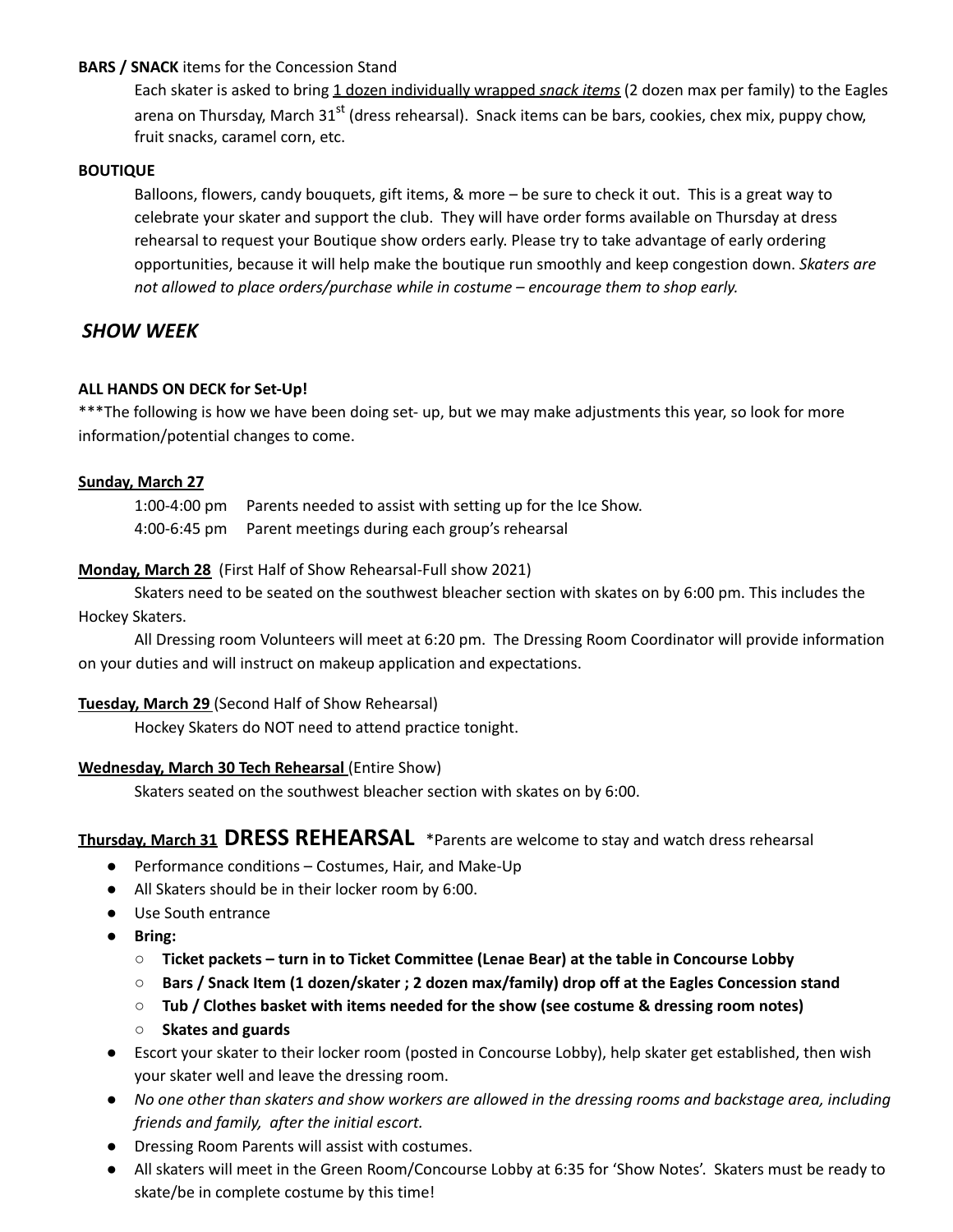- Skaters will not be allowed to go into the audience to watch the show with their families.
- Skaters will sit in the back-stage bleacher area to watch the show. They will stay as a group and will be accompanied and monitored by Dressing Room Parents.
- Skaters must remain with their group until after the entire performance and curtain call is over
- Skaters will be allowed to skate in costume after curtain call for about 15 minutes (NOT Thursday). An announcement will be made and skaters MUST report to their locker room to remove their costume and check out with the Dressing Room parent. Skaters can be picked up after each show by the Wilson entrance to the Locker Rooms.

# **COSTUMES & DRESSING ROOMS**

Annetta Tweten – Costume Coordinator (701-269-9843)

- Do not make any changes to costumes, accessories, or make-up unless you have received approval from your costumer.
- Costumes will be kept in the dressing rooms at all times and may not be taken home between shows.
- Locker Room assignments will be posted in the Concourse Lobby and on the doors to each room. Room doors will also have the song titles posted. If you need assistance locating your dressing room, please ask.
- Dressing (Locker) rooms will be open to skaters beginning March 31<sup>st</sup> for Dress Rehearsal

### Skaters are to bring the following the night of dress rehearsal and leave in the dressing room throughout **the weekend. Please label your basket and your belongings.**

- Tub/Clothes basket for storing the following individual items
- Water Bottle
- Skates-polished with new or clean **white** laces in them
- Skate guards (NO light-up guards)
- Tights
- Bathrobe/Cover up: Large button-up shirt or something similar is to be worn at all times when the skater is not skating. This keeps the skater warm and protects the costume from soiling with makeup or food.
- Makeup: Blush, Lipstick, and Eye Shadow- blue/purple colors for eyes, rosy blush for cheeks, and red lipstick work well on the ice. We want to be able to see our skaters' faces and not have them washed out against the ice. We allow the boys to wear some less makeup but we still really want them to have a little color. Keep makeup in your tub/basket.
- NO FOOD or DRINK (other than water) is allowed in the Dressing Rooms
	- $\circ$  If you plan to eat, wear your cover-up/bathrobe and do so in the Concourse Lobby (Green Room) area
- Skaters must stay together as a group, do not go anywhere without permission from your Dressing Room *Parent.*

ALL skaters will be wearing make-up beginning with Dress Rehearsal on Thursday. Because of the lighting and the wash-out effects of the ice, skaters are required to wear **Theatrical Style** make-up. Dressing Room Volunteers will instruct and assist with application.